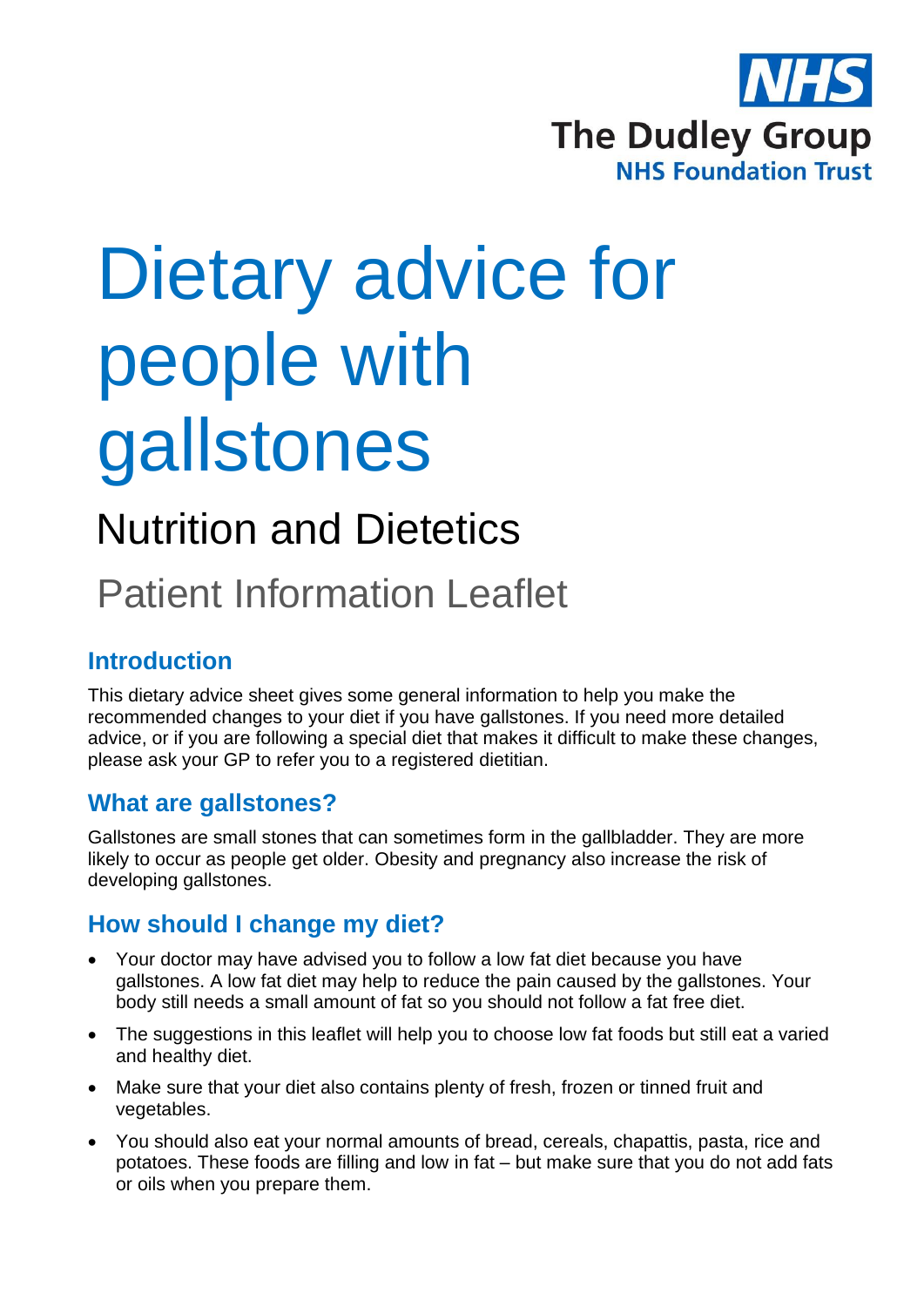• Some people find that certain foods make their symptoms worse. If you have symptoms that come and go, try keeping a food diary where you record the foods you eat and any symptoms you have. It may help you figure out which foods cause your problems. Avoid those foods until after you have surgery.

### **Please note:**

- After removal of your gallbladder, you do not need to follow a low fat diet.
- A low fat diet may result in weight loss. If you are concerned about this, please ask your GP to refer you to a registered dietitian.
- Weight loss can reduce the risk of developing gallstones so if you are overweight, this may be beneficial. However, rapid weight loss (more than 2lbs or 1kg a week) may increase the chance of gallstones forming.

| <b>Reducing your fat intake</b> |  |  |  |
|---------------------------------|--|--|--|
|---------------------------------|--|--|--|

| Food group             | Avoid or eat less of these<br>foods                                                                                                                                              | <b>Choose these foods instead</b>                                                                                                                                                                                                                                                                  |
|------------------------|----------------------------------------------------------------------------------------------------------------------------------------------------------------------------------|----------------------------------------------------------------------------------------------------------------------------------------------------------------------------------------------------------------------------------------------------------------------------------------------------|
| <b>Fats and oils</b>   | Butter, margarine, lard, suet,<br>ghee.<br>Cooking oils including olive<br>oil, sunflower oil, vegetable<br>oil.                                                                 | Low-fat spreads such as Flora<br>Light Spread, Benecol Light<br>Spread or Anchor Half Fat Butter.                                                                                                                                                                                                  |
| <b>Cooking methods</b> | Fried foods.                                                                                                                                                                     | Grilled, boiled, baked, poached or<br>casseroled foods.                                                                                                                                                                                                                                            |
| Dairy products         | Full-cream or Jersey milk.<br>Evaporated and condensed<br>milk.<br>Full-fat cheese, such as<br>cheddar and stilton.<br>Full-fat soft cheese.<br>Cream.<br>Full-fat yoghurt.      | Semi-skimmed or fully skimmed<br>milk. Soya milk.<br>Low fat cheese, such as cottage<br>cheese, Edam,<br>half-fat cheeses.<br>Low-fat soft cheese, such as<br>Dairylea Light Spread Laughing<br>Cow Light, Philadelphia Light.<br>Low-fat yoghurt such as Shape,<br>Muller Light, Weight Watchers. |
| <b>Meat and fish</b>   | Fatty meat, processed meat,<br>sausages, corned beef, beef<br>burgers, meat pies and<br>tinned meat.<br>Oily fish such as mackerel,<br>sardines, kippers, fish tinned<br>in oil. | Red meat (if all visible fat is<br>removed).<br>Chicken and turkey (remove skin).<br>White fish such as cod, haddock,<br>plaice, shellfish, tuna in brine,<br>tinned salmon.                                                                                                                       |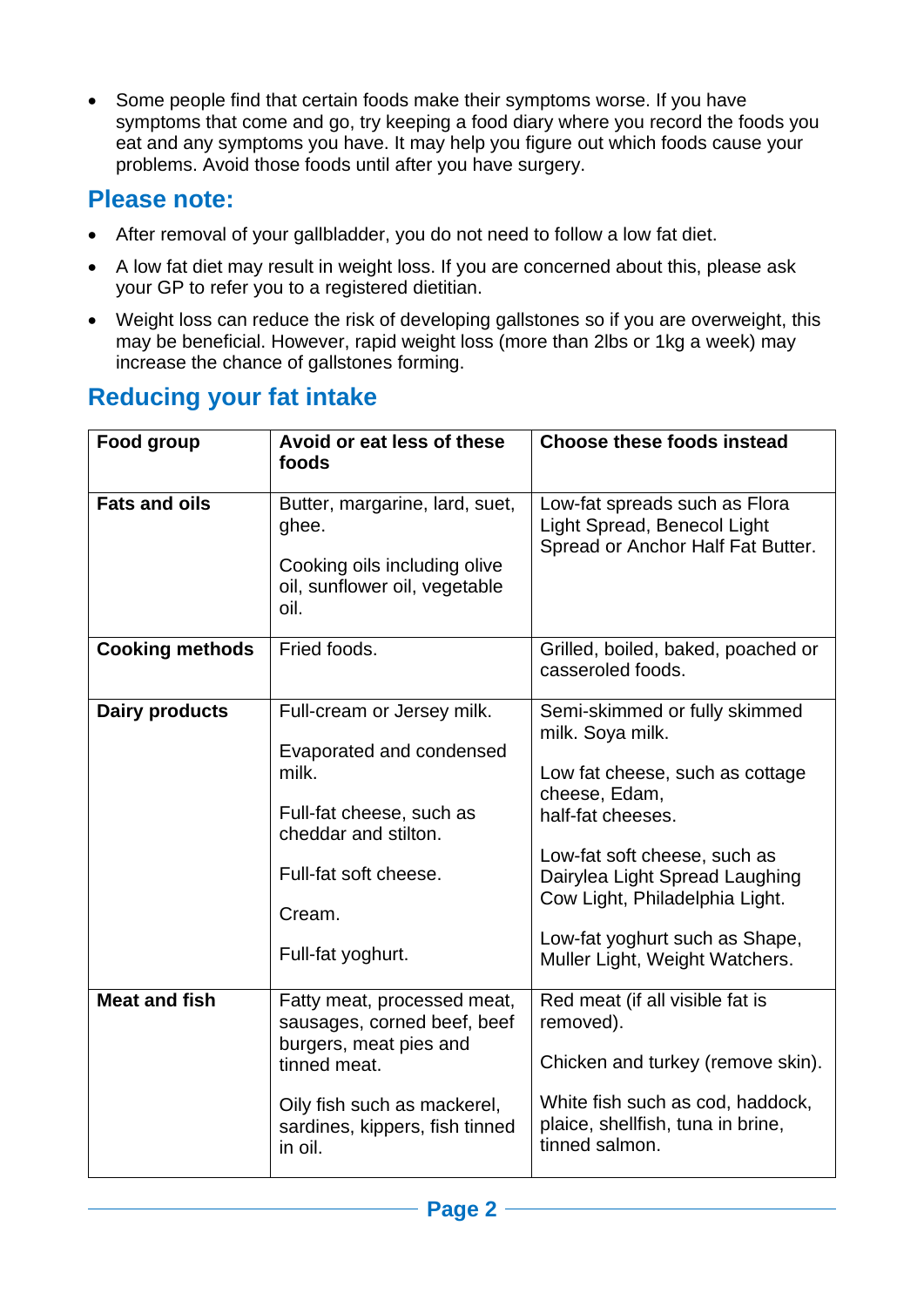| <b>Biscuits and</b><br>cakes<br><b>Snack foods</b> | Digestives, cream and<br>chocolate biscuits, Hobnobs.<br>Cream cakes, Danish<br>pastries, cakes with<br>marzipan, gateaux.<br>Crisps, nuts, Bombay mix,<br>seeds (including sunflower<br>and pumpkin).<br>Coconut.                | Crispbread, rice cakes, Rich Tea,<br>Garibaldi and Morning Coffee<br>biscuits.<br>Low-fat biscuits or cakes<br>(occasionally), scones, teacakes,<br>crumpets, meringues.<br>Low fat crisps, Skips, French<br>Fries, Quavers, breadsticks,<br>Twiglets.<br>Fruit (fresh, tinned and dried).                |
|----------------------------------------------------|-----------------------------------------------------------------------------------------------------------------------------------------------------------------------------------------------------------------------------------|-----------------------------------------------------------------------------------------------------------------------------------------------------------------------------------------------------------------------------------------------------------------------------------------------------------|
| <b>Confectionery</b>                               | Chocolate, toffee, fudge.                                                                                                                                                                                                         | Boiled fruit sweets, mints,<br>marshmallows, liquorice, Turkish<br>delight.                                                                                                                                                                                                                               |
| <b>Desserts</b>                                    | Fruit pies, fruit crumbles.<br>Milk puddings.<br>Ice cream.                                                                                                                                                                       | Low-fat yoghurts such as Shape,<br>Muller Light, Weight Watchers.<br>Jelly, fruit (tinned, fresh or dried),<br>sorbet.<br>Low-fat ice-cream, such as<br>Sainsbury's 'Be Good to Yourself',<br>Tesco 'Healthy Living' or Weight<br>Watchers.<br>Low-fat milk puddings, such as<br>custard or rice pudding. |
| <b>Miscellaneous</b>                               | Creamy dips, hummus,<br>avocado pears, cream<br>soups.<br>Pastry foods such as quiche.<br>Oil-based salad dressings,<br>such as vinaigrette,<br>mayonnaise.<br>Cream and cheese sauces.<br>Gravy made with fat or meat<br>juices. | Low-fat salad dressing, salsa dips.<br>Tomato based or 95%<br>fat-free cooking sauces, sauces<br>made with cornflour and low-fat<br>milk and/or low-fat cheese.<br>Gravy made with stock cubes and<br>cornflour (do not add meat juices).<br>95% fat-free ready-made meals.                               |